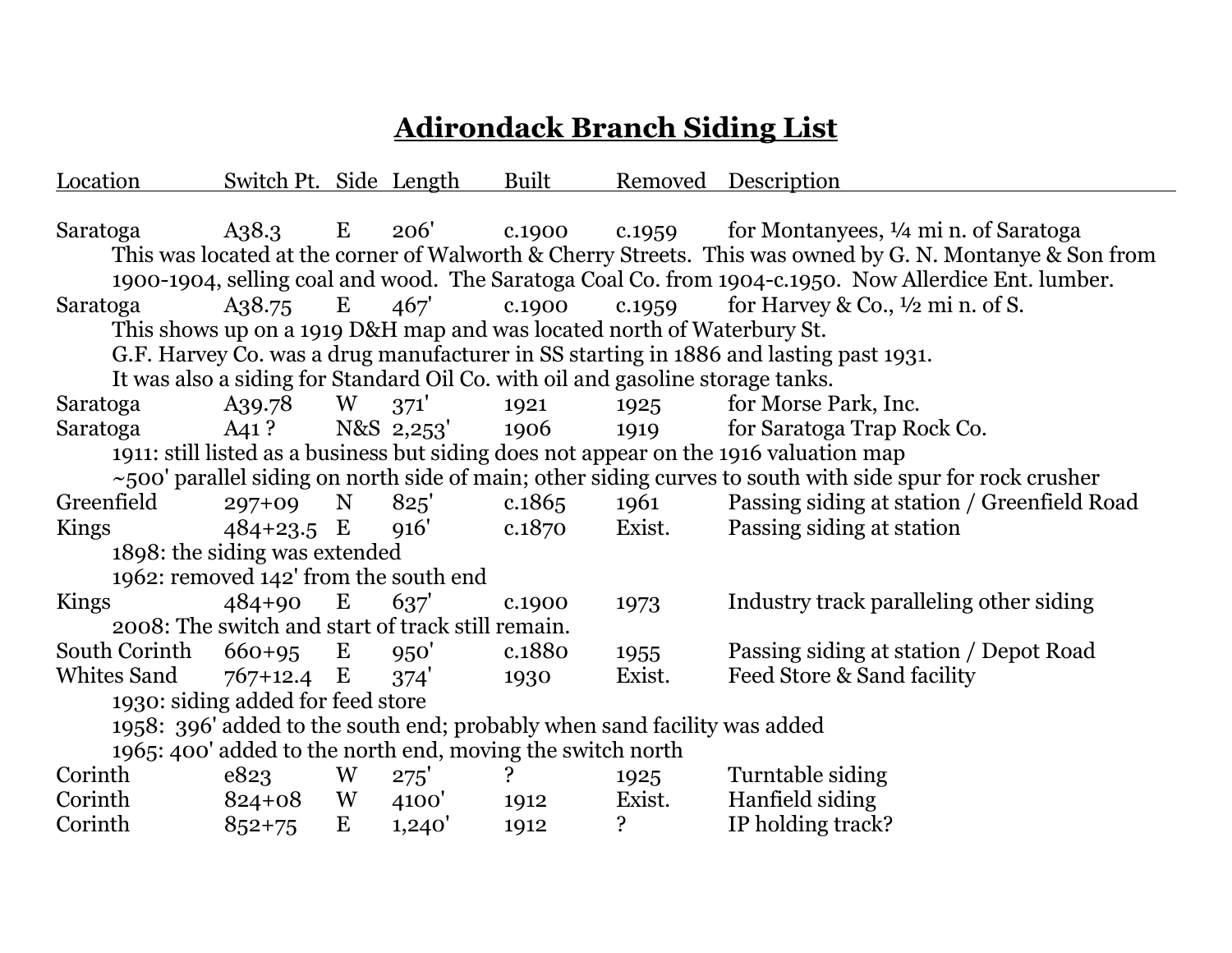| Corinth                                                                              | 860+24                   | W         | 1,000'            | 1912   | 1938         | Removed for new bridge          |  |  |  |
|--------------------------------------------------------------------------------------|--------------------------|-----------|-------------------|--------|--------------|---------------------------------|--|--|--|
| Corinth                                                                              | 864+39.9                 | W         | 1,088'            | 1938   | c.1980       | Freight house siding            |  |  |  |
| Corinth                                                                              | $871+64$                 | E         | 550'              | c.1865 | c.1980       | Industry siding                 |  |  |  |
| Hadley                                                                               | $1104 + 05$              | W         | 1,000'            | c.1865 | 1955         | Sacandaga Switch                |  |  |  |
| Hadley                                                                               | 1113                     | W         | 750'              | 1891   |              | Turntable siding                |  |  |  |
| Hadley                                                                               | 1126                     | E         | 1,444'            | c.1890 | 1937         | <b>Hadley Paper Company</b>     |  |  |  |
|                                                                                      | listed in 1913 as 1,121' |           |                   |        |              |                                 |  |  |  |
| Hadley                                                                               | $1126 + 44$              | W         | 1,150'            | c.1870 | c.1957       | Passing siding at station       |  |  |  |
| Hadley                                                                               | $1129 + 39$              | E         | 398'              | c.1900 | $\mathbf{S}$ | Rhodes & Johnson Lumber         |  |  |  |
| Hadley                                                                               | $1136+97$                | $\bf E$   | 325'              | 1897   | 1959         | <b>Woodenware factory</b>       |  |  |  |
| <b>Wolf Creek</b>                                                                    | A62.66                   | $\bf E$   | 289'              | 1904   | 1937         | <b>John Cowles Sawmill</b>      |  |  |  |
| <b>Quarry Switch</b>                                                                 | A64.20                   | W         | 500'              | c.1870 | 1937         | Gravel Pit, also called Keefe's |  |  |  |
| listed in 1913 as 687' long                                                          |                          |           |                   |        |              |                                 |  |  |  |
| <b>Stony Creek</b>                                                                   | A65.50                   | W         | 468'              | 1913   | 1921         | Saratoga Wood Co. sawmill       |  |  |  |
| <b>Stony Creek</b>                                                                   | $1531+26$                | W         | 992'              | c.1870 | c.1957       | <b>Station siding</b>           |  |  |  |
| <b>Stony Creek</b>                                                                   | 1535+97                  | $\bf E$   | 350'              | c.1900 | c.1930       | Sawmill and lumber              |  |  |  |
| <b>Stony Creek</b>                                                                   | 1551                     | W         | 500'              | 1913   | 1914         | Lee Hall Excelsior Mill         |  |  |  |
| Thurman                                                                              | $1824 + 11$              | W         | 950'              | c.1870 | c.1990       | Passing siding                  |  |  |  |
| Thurman                                                                              | $1830 + 61$              | W         | 1,000'            | 2006   | 2008         | Passing siding                  |  |  |  |
| Thurman                                                                              | 1828                     | E         | 1,200'            | 2009   | exist.       | Passing siding                  |  |  |  |
| Thurman                                                                              | $1824 + 98$              | E         | $3.39 \text{ mi}$ | 1905   | 1980         | Warrensburg branch              |  |  |  |
| Thurman                                                                              | A77.40                   | ${\bf E}$ | 698'              | ?      | 1937         | Thomas siding shown in 1929     |  |  |  |
| Also referred to as Thomson's Switch as both men owned the land in the early 1900's. |                          |           |                   |        |              |                                 |  |  |  |
| The Glen                                                                             | $2164 + 11$              | W         | 680'              | 1913   | 1925         | Saratoga Wood Co.               |  |  |  |
| The Glen                                                                             | $2265+99$                | W         | 1,500'            | 1911   | 1955         | Industry siding                 |  |  |  |
| The Glen                                                                             | $2266 + 91$              | W         | 766'              | 1921   | 1935         | McPhillips Bros. Sawmill        |  |  |  |
| The Glen                                                                             | $2275+50$                | $\bf E$   | 800'              | 1870   | 1911         | <b>Station siding</b>           |  |  |  |
| Mill Creek                                                                           | A84.82                   | W         | 812'              | b.1877 | 1937         | Lumber siding                   |  |  |  |
| Riverside                                                                            | 2557+38.1 W              |           | 338'              | 1948   | 1980         | <b>Anderson Mill</b>            |  |  |  |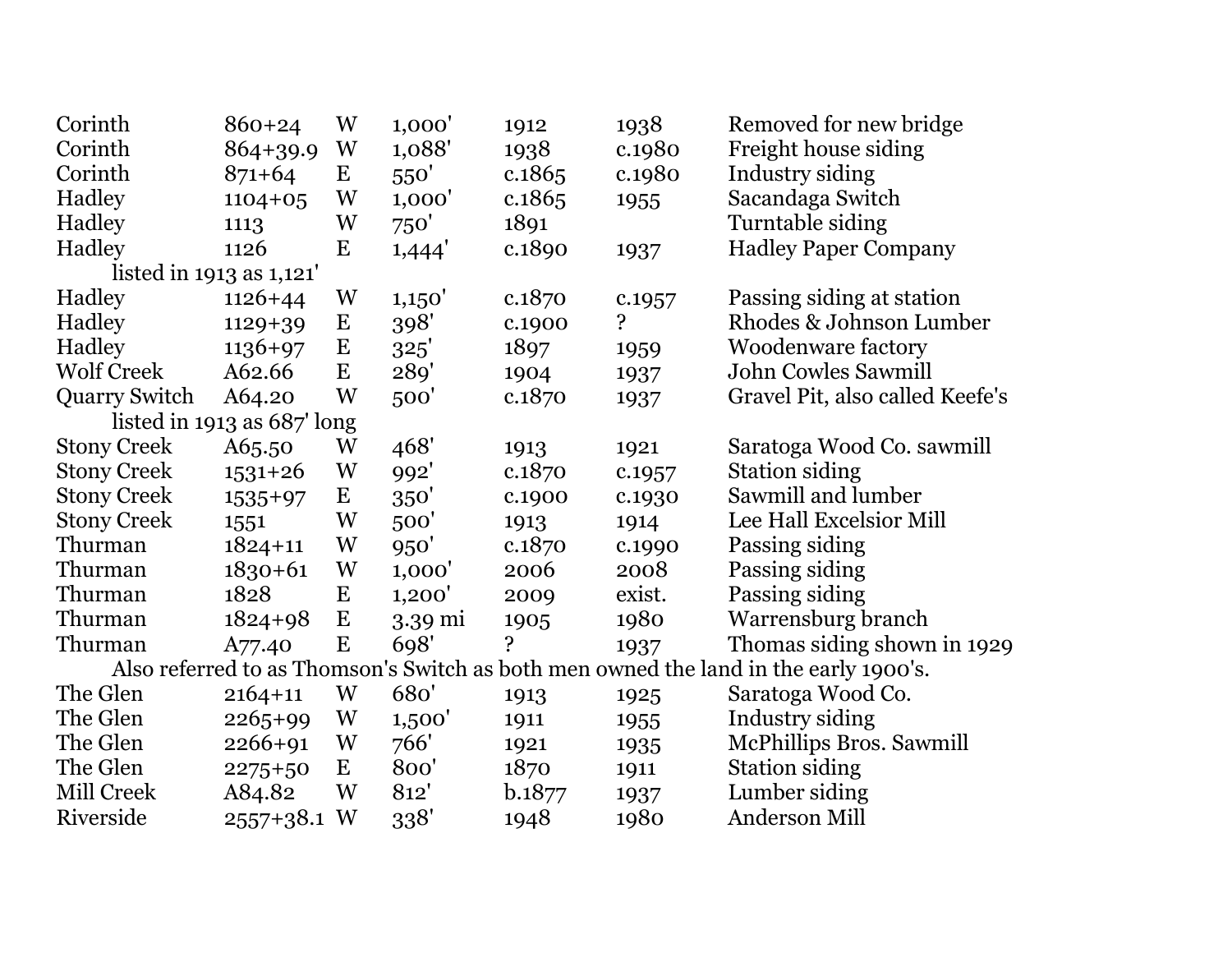| Riverside   |             | W        | 404'   | 1907   | 1972     | <b>Smith's Grain Store</b>               |
|-------------|-------------|----------|--------|--------|----------|------------------------------------------|
| Riverside   | $2572+24$   | W        | 1,800' | 1913   | 1980s    | Passing siding & industry                |
| Riverside   | $2579 + 83$ | W        | 1,000' | 1913   | 1980s    | Freight siding                           |
| Riverside   | A87         | W        | 600'   | 1875   | 1913     | <b>Station siding</b>                    |
| Riverside   | $2601+37$   | W        | 325'   | 1930   | 1963     | R.S. Supply Co.                          |
| Riverside   | $2572 + 75$ | W        | 1,050' | 2006   | exist.   | Passing Siding                           |
| North Creek | $2962 + 86$ | W        | 819'   | c.1890 | c.1980   | Excelsior mill                           |
| North Creek | $2972+12$   | W        | 1,018' | 1942   | c.1980   | National Lead yard                       |
| North Creek | $2974+65$   | $\bf{E}$ | 2,300' | 1871   | exist.   | now main line                            |
| North Creek | $2975 + 64$ | $\bf E$  | 1,320' | c.1871 | c.1980   | McIntyre track, extended early 1900's    |
| North Creek | $2987+49$   | W        | 320'   | 1923   | 1954     | <b>Barton Mines warehouse</b>            |
| North Creek | $2991 + 64$ | E        | 450'   | c.1900 | c.1980   | <b>Fuel Tank siding</b>                  |
| North Creek | $2995+64$   | W        | 450'   | c.1871 | c.1970   | Engine house until 1915, later industry. |
| North Creek | 2998+32.5 E |          | 730'   | 1944   | restored | Turntable & Engine House                 |
| North Creek | 3002        | W        | 600'   | c.1900 | exist.   | <b>Barton Mines warehouses</b>           |
| North River | $42+40$     | $\bf E$  | 2,783' | 1945   | exist.   | Ordway siding for ore cars               |
| Newcomb     | NC12.5      | W        | 4,000' | c.1944 | exist.   | Stillwater siding for ore cars           |

## **Total Siding Length History**

| Year | <b>Miles of Sidings</b> | <b>Feet</b> | <b>Yearly Change</b> | <b>Known Additions</b>       |
|------|-------------------------|-------------|----------------------|------------------------------|
| 1879 | 2.75                    | 14,520      |                      |                              |
| 1883 | 2.75                    | 14,520      | O                    |                              |
| 1884 | 2.75                    | 14,520      | $\mathbf 0$          |                              |
| 1885 | 2.75                    | 14,520      | $\mathbf O$          |                              |
| 1886 | 2.75                    | 14,520      | $\mathbf O$          |                              |
| 1887 | 2.75                    | 14,520      | $\mathbf 0$          |                              |
| 1888 | 2.75                    | 14,520      | $\mathbf 0$          | Spur to IP Mill at Corinth   |
| 1889 | 5.02                    | 26,506      | 11,986               | New Yard at Saratoga Springs |
| 1890 | 5.52                    | 29,146      | 2,640                |                              |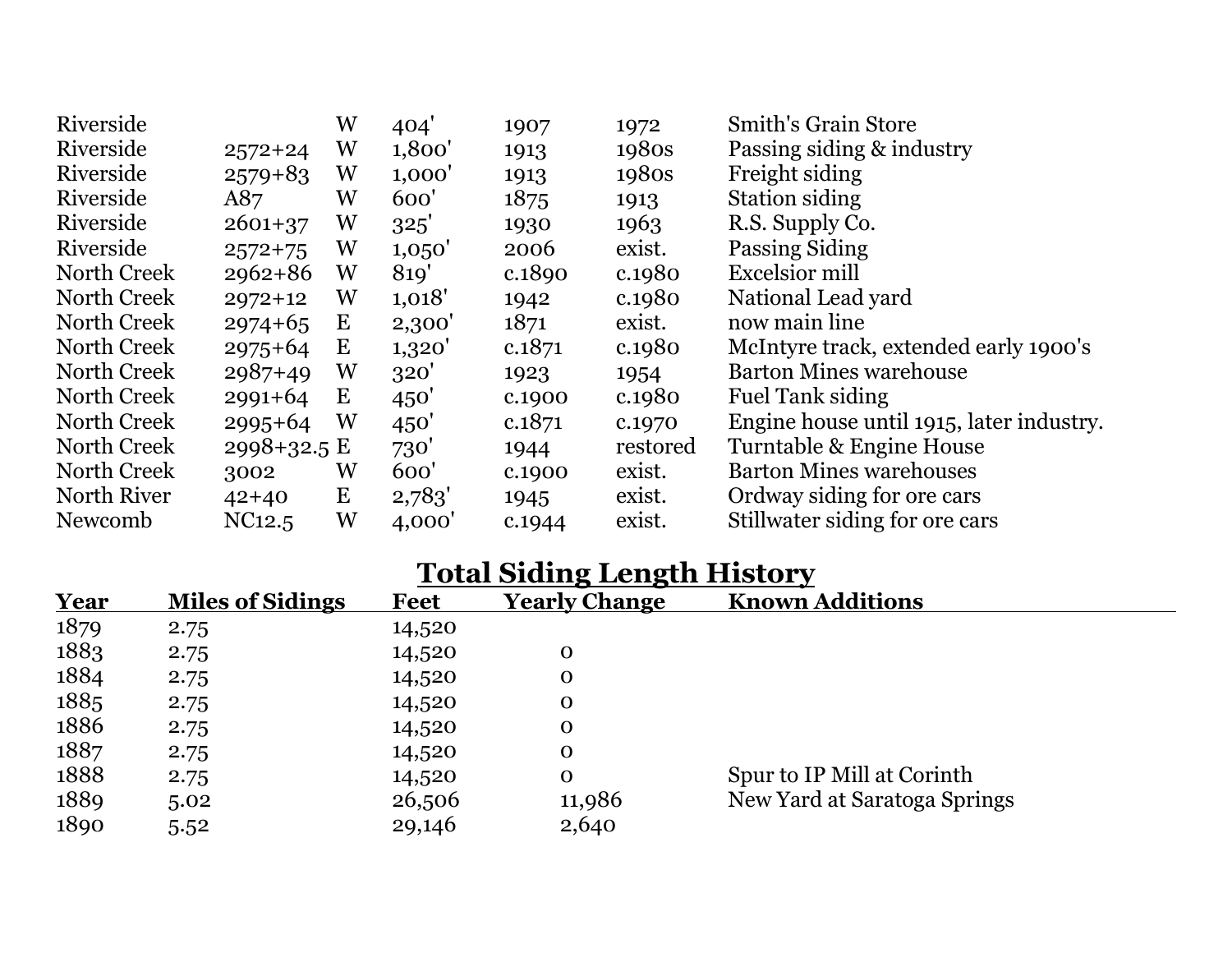| 1891        | 5.94                         | 31,363      | 2,217                |                                                    |
|-------------|------------------------------|-------------|----------------------|----------------------------------------------------|
| 1892        | 6.82                         | 36,010      | 4,647                |                                                    |
| <b>Year</b> | <b>Miles of Sidings</b>      | <b>Feet</b> | <b>Yearly Change</b> | <b>Known Additions</b>                             |
| 1893        | 7.17                         | 37,858      | 1,848                |                                                    |
| 1894        | 7.47                         | 39,442      | 1,584                |                                                    |
| 1895        | 7.67                         | 40,498      | 1,056                | 400' at Thurman, 900' at Riverside                 |
| 1896        | 7.67                         | 40,498      | $\mathbf{O}$         |                                                    |
| 1897        | 7.75                         | 40,920      | 422                  |                                                    |
| 1898        | 7.75                         | 40,920      | $\mathbf{O}$         | Extension at Kings; 330' at Hadley                 |
| 1899        | 8.01                         | 42,293      | 1,373                |                                                    |
| 1900        | 8.06                         | 42,557      | 264                  | Possible Montanye at SS, 206'                      |
| 1901        | 8.17                         | 43,138      | 581                  |                                                    |
| 1902        | 8.63                         | 45,566      | 2,428                | Possible Harvey at SS, 467'                        |
| 1906        |                              |             |                      | Saratoga Trap Rock, 2,253'                         |
| 1907        |                              |             |                      | 404' at Riverside                                  |
| 1910        | 14.41                        | 76,085      |                      |                                                    |
| 1911        |                              |             |                      | 1,500' at The Glen                                 |
| 1912        |                              |             |                      | 5,340' added at Corinth                            |
| 1913        |                              |             |                      | 500' at Stony Creek; 680' at The Glen              |
|             |                              |             |                      | about 1,000' at Riverside                          |
| 1916        | 11.38                        | 60,086      | 14,520 (since 1902)  |                                                    |
| 1917        |                              |             |                      | 371' at SS for Morris-Park                         |
| 1920        |                              |             |                      | -468' at SCr for Saratoga Wood                     |
| 1921        |                              |             |                      | 766' at The Glen                                   |
| 1923        | $9.33 + 1.24$ in Warrensburg |             |                      |                                                    |
| 1925        |                              |             |                      | -1,051' for Morris-Park & The Glen (Saratoga Wood) |
| 1930        |                              |             |                      | 374' for White's Feed                              |
| 1942        |                              |             |                      | 3,000' at North Creek                              |
| 1948        |                              |             |                      | 338' at Riverside                                  |